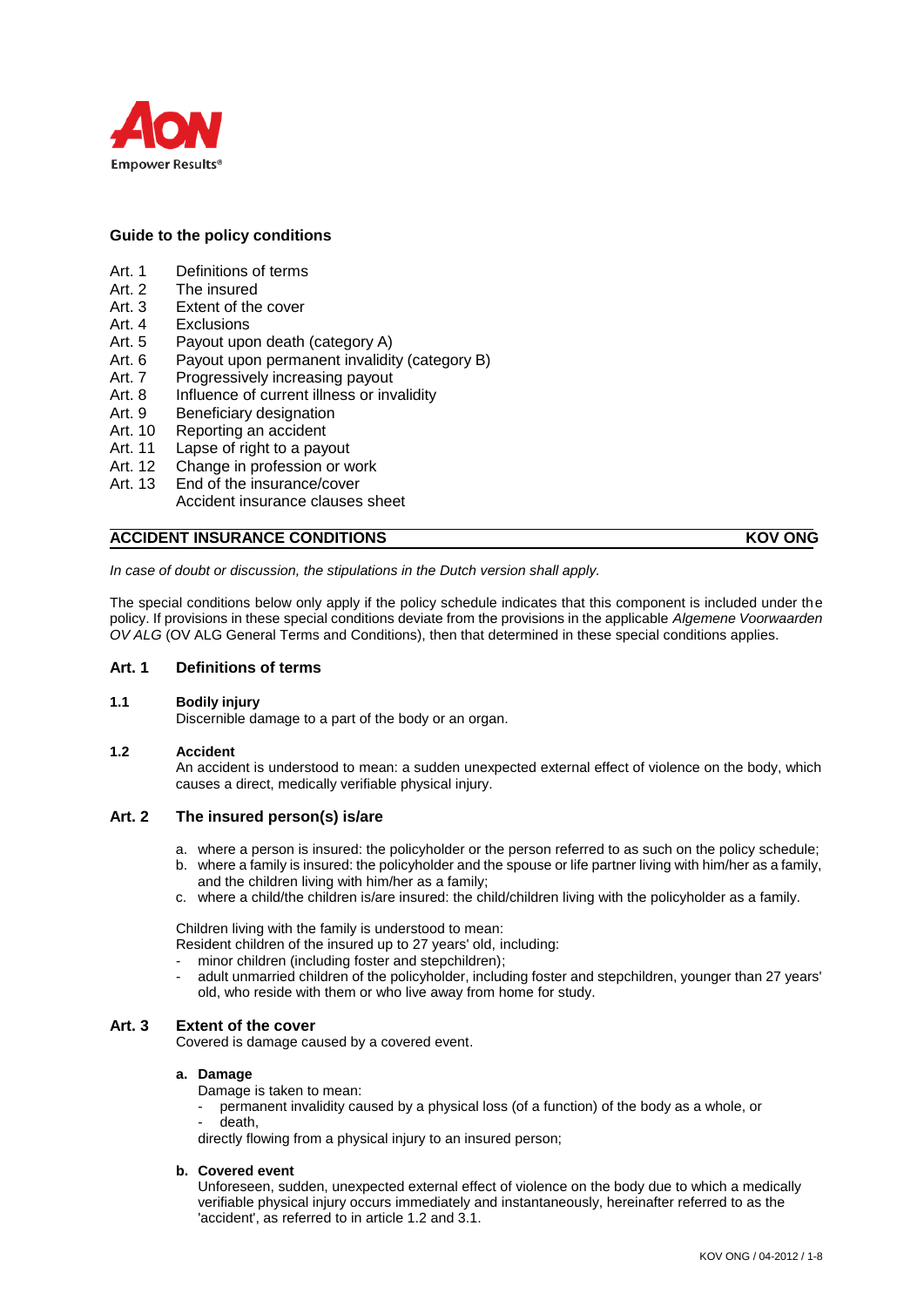#### **3.1 Accident is also understood to mean:**

- a. infection, blood poisoning and other illnesses, caused by the penetration of germs and/or allergens into a physical injury caused by a covered event;
- b. infection by a substance containing germs and/or allergens, caused by an involuntary fall in this substance; or as the result of entering into this substance in an attempt to rescue a person, animal or property;
- c. acute poisoning by involuntarily inhaling/ingesting gasses, fluids or solids with the exception of medicines and stimulants, unless on medical prescription;
- d. internal injury caused by the unintended penetration of substances or objects into the body;
- e. sunstroke, heatstroke, burns, frostbite, hypothermia, drowning and suffocation;
- f. starvation, dehydration, exhaustion and sunburns resulting from unforeseen circumstances;
- g. sprain, strain, dislocation and muscle tear if these injuries can be medically verified according to nature and place;
- h. splenic fever, ringworm (Malabar itch), Bang's disease, cowpox, scabies, foot and mouth disease;
- i. complications and deterioration exclusively the result of first aid or medical treatment necessitated by the accident;
- j. for the insured children: poliomyelitis, but only if this does not occur within 30 days after the starting date of the insurance. The right to a payout upon death can only be made applicable if the death occurs within a period of 5 years after the occurrence of poliomyelitis;
- k. the occurrence of decompression sickness (caisson disease);
- l. injury, death or damage to the health of the insured caused immediately during:
	- 1. justifiable self-defence;
	- 2. acts, performed to rescue oneself, other persons, animals and property;
	- 3. acts performed to avert an imminent threat.

Not considered as an accident is the occurrence of post-whiplash syndrome and/or post-commotional syndrome. See article 6.5.a. for a supplementary payout for these syndromes.

## **3.2 Territorial scope**

The cover applies to the whole world.

### **Art. 4 Exclusions**

The company does not compensate damage:

**4.1 a.** For which it is likely that the consumption of alcohol by an insured person was associated with the occurrence of the damage.

Except in the case of evidence to the contrary, the aforementioned likelihood in any case applies if the blood alcohol level at the time of the event is at least 0.8 promille and/or the level of alcohol in the blood is at least 350 micrograms per litre.

**b.** For which it is likely that the use of any intoxicants, stimulants or similar substance by an insured person was associated with the occurrence of the damage.

This exclusion does not apply if the alcohol and/or other substances referred to are used on doctor's prescription and the insured persons involved have complied with the prescription and user instructions. This exclusion does not apply to insured (legal) persons who were not actively involved in the occurrence of the damage and for whom it cannot in fairness be said that they should have made allowances for the diminished skills and response time of the insured persons involved as a result of consuming alcohol and/or other named substances.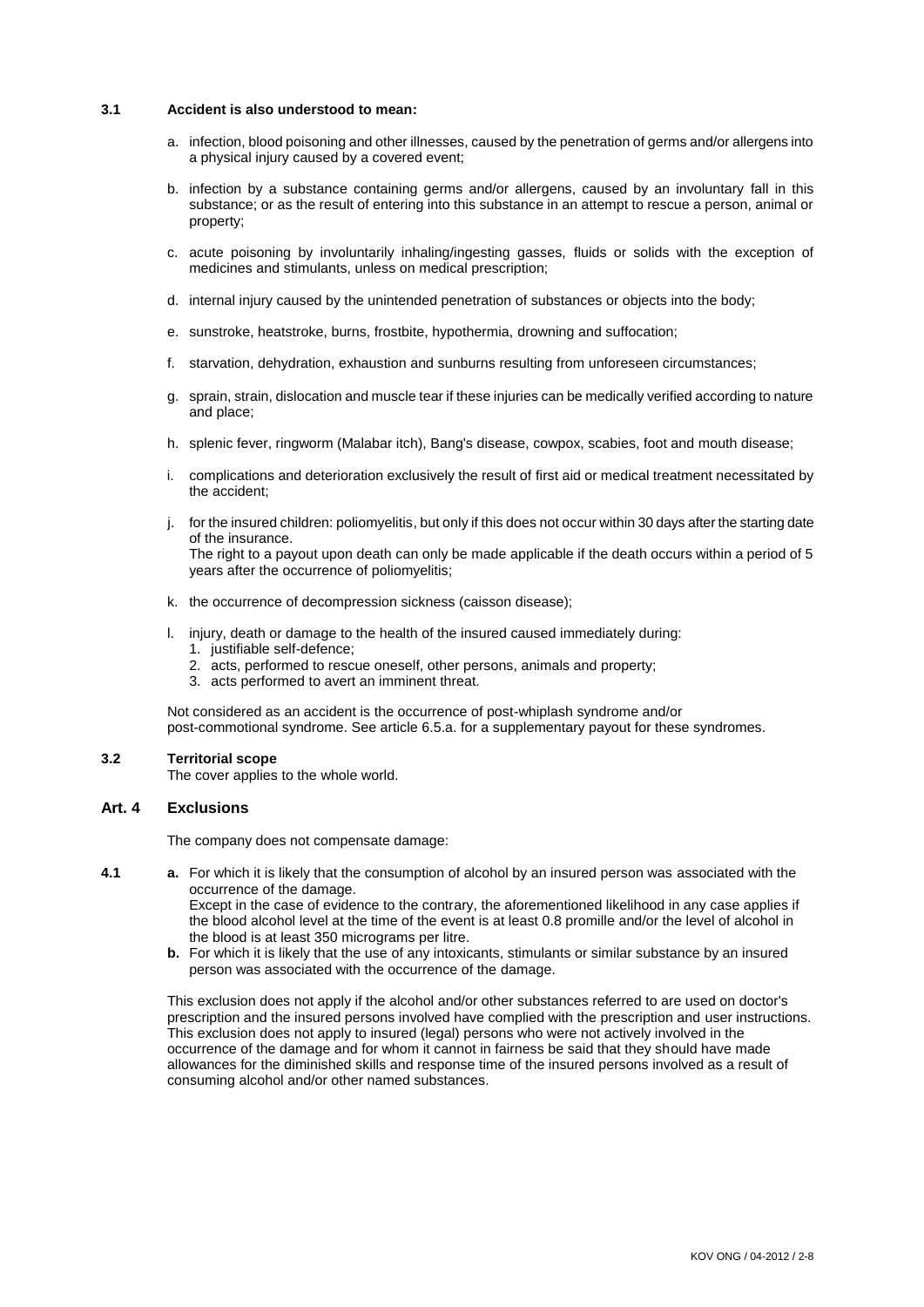In addition, the company does not grant compensation for damage that is caused:

- **4.2** by intentional act or omission or with the approval of the insured or a beneficiary;
- **4.3** by a hazardous undertaking in which the insured recklessly put his/her life or body in danger, unless this recklessness was in fairness necessary:
	- for the correct performance of his/her profession;
	- for justifiable self-defence (see definitions 3.1.l); or
	- for an attempt to rescue oneself, others, animals or property (see definitions 3.1.I).

This limitation does not apply to children younger than 18 years.

- **4.4** for committing or participating in a crime or attempt thereto;
- **4.5** by participating or practicing for speed competitions with motor vehicles, motorboats and rallies with the exception of endurance, puzzle and orienteering drives in which no element of speed plays a role of any significance;
- **4.6** as driver of a motorcycle with a cylinder capacity of 50 cc or more; this only applies to (an) insured person(s) younger than 18 years' old;
- **4.7** by or in connection with using an aircraft by an insured person. This exclusion does not apply if the insured person legally occupies, as a passenger, an aircraft that has been equipped for passenger travel while used for civil aviation.
- **4.8** to the eyes of an insured who wears glasses or lenses stronger than -10. This limitation only applies to the coming loose of the retina from one or both eyes and the consequences thereof, unless such violence has directly affected the eye (the eyes) such that the coming loose of the retina could in fairness also have been expected due to this effect in one or both eyes without abnormality in structure and deficient capacity.

### **Art. 5 Payout upon death (category A)**

Upon death of the insured caused by an accident, the company will pay out the amount insured for death.

A payout already made for permanent invalidity resulting from the same accident is deducted from the payment in the event of death. If the payout already made for permanent invalidity is higher than the payment in the event of death, the company will not claim back the surplus.

Increased payout in the event of death resulting from an accident: If upon the death of the policyholder and his or her partner as direct and exclusive consequence of the same accident, the company will pay, insofar as both are insured with the company for death as a direct consequence of an accident, an extra payment of 50% of both insured amounts together, exclusively to their children - younger than 27 years' old -, insofar as these children were financially dependent on them at the time of the accident.

### **Art. 6 Payout upon permanent invalidity (category B)**

- **6.1** Upon permanent invalidity of the insured caused by an accident, the company will pay out the amount insured for permanent invalidity partially or in full.
- **6.2** Permanent invalidity is understood to mean the medically verifiable permanent full or partial loss or functional loss of an organ or any part of the body.
- **6.3** The degree of permanent invalidity is determined as soon as the state of the insured is in fairness not expected to improve or worsen any more, nor lead to death, but no later than 2 years after the accident. In determining the permanent invalidity, no account is taken of the profession of the insured.
- **6.4** If the insured dies not as a result of the accident before the degree of permanent invalidity can be determined, then the company will pay out the amount that it would have, in fairness, been expected to pay out as a result of permanent invalidity.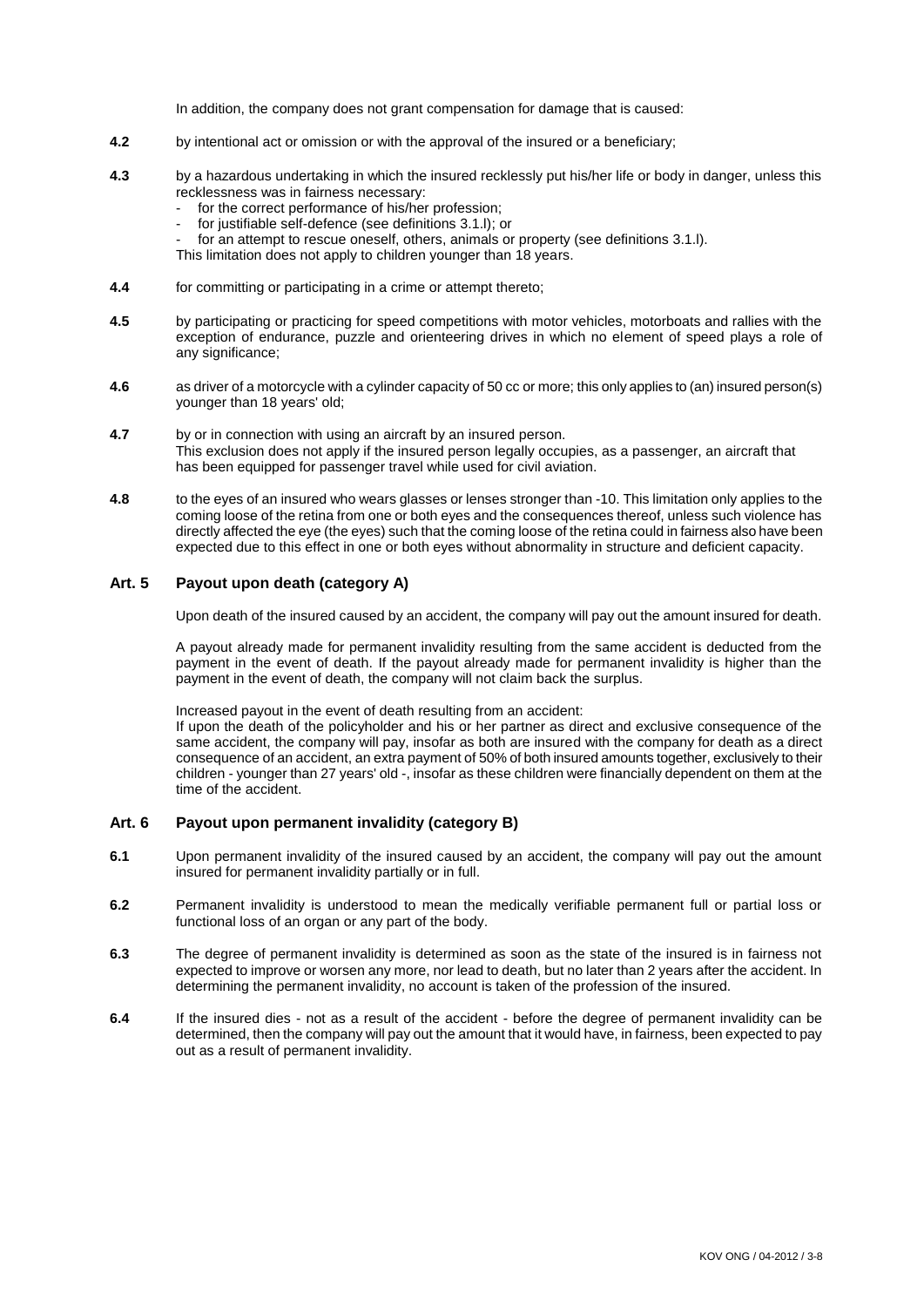#### **6.5 Supplementary payout**

#### **a. Post-whiplash syndrome / post-concussion syndrome**

Post-whiplash syndrome and/or post-concussion syndrome as a consequence of unforeseen, sudden, unexpected external violent effect of violence on the body of an insured person.

The size of the payout for a post-whiplash syndrome and/or post-concussion syndrome is determined per insured person at maximum 5% of the insured amount for permanent invalidity.

#### **b. Interest after one year**

If after the lapse of a period of one year after the day of the accident the degree of permanent invalidity cannot yet be determined, the company will pay interest equal to the statutory interest over the period after the 1st year until the definitive determination of the permanent invalidity. The interest is calculated over the amount to be paid for permanent invalidity and paid together with the payout.

The interest provision is only applied if the insured is still living.

#### **6.6 Dismemberment schedule**

The following payout percentage of the insured amount is determined by full amputation or full loss of the functional capacity of/or:

| full paralysis<br>full loss of mental capacity<br>arm to shoulder joint<br>arm to elbow joint or between elbow and shoulder joint<br>hand to wrist joint or arm between wrist and elbow joint<br>thumb<br>index finger<br>middle finger or ring finger<br>little finger<br>leg up to the hip joint<br>leg up to the knee joint or between knee and hip joint<br>foot to ankle joint or leg between ankle and knee joint<br>big toe<br>any other toe<br>the sight of one eye<br>the sight of one eye by total loss of sight<br>the sight of both eyes<br>the hearing of one ear<br>the hearing of one ear by total loss of hearing<br>the hearing of both ears<br>one lung<br>a kidney<br>the spleen<br>smell<br>taste | 100%<br>100%<br>75%<br>70%<br>65%<br>25%<br>15%<br>12%<br>10%<br>75%<br>65%<br>55%<br>15%<br>5%<br>40%<br>70%<br>100%<br>25%<br>35%<br>60%<br>30%<br>20%<br>10%<br>10%<br>10% |
|-----------------------------------------------------------------------------------------------------------------------------------------------------------------------------------------------------------------------------------------------------------------------------------------------------------------------------------------------------------------------------------------------------------------------------------------------------------------------------------------------------------------------------------------------------------------------------------------------------------------------------------------------------------------------------------------------------------------------|-------------------------------------------------------------------------------------------------------------------------------------------------------------------------------|
| cervical (or lumbar) acceleration/deceleration injury of the spinal column without objective<br>demonstrable neurological/neuropsychological deficits and/or<br>objective demonstrable vestibular abnormalities                                                                                                                                                                                                                                                                                                                                                                                                                                                                                                       | $0$ to 5%                                                                                                                                                                     |
| cervical acceleration/deceleration injury of the spinal column with neuropsychological<br>and/or vestibular abnormalities                                                                                                                                                                                                                                                                                                                                                                                                                                                                                                                                                                                             | 5 to 15%                                                                                                                                                                      |

By partial amputation or partial loss of functional capacity, a proportional amount of the named percentage is determined. By amputation or full loss of the functional capacity of more than one finger from one hand, the payout percentage is never more than the loss of the entire hand.

**6.7** In all cases of permanent invalidity not referred to in the dismemberment schedule in article 6.6, two percentages are determined:

a. a percentage indicating the degree of permanent invalidity without accounting for the profession of the insured;

b. a percentage indicating the degree of permanent unfitness of the insured to perform his/her profession.

The payout will occur based on the percentage that results in the highest payout.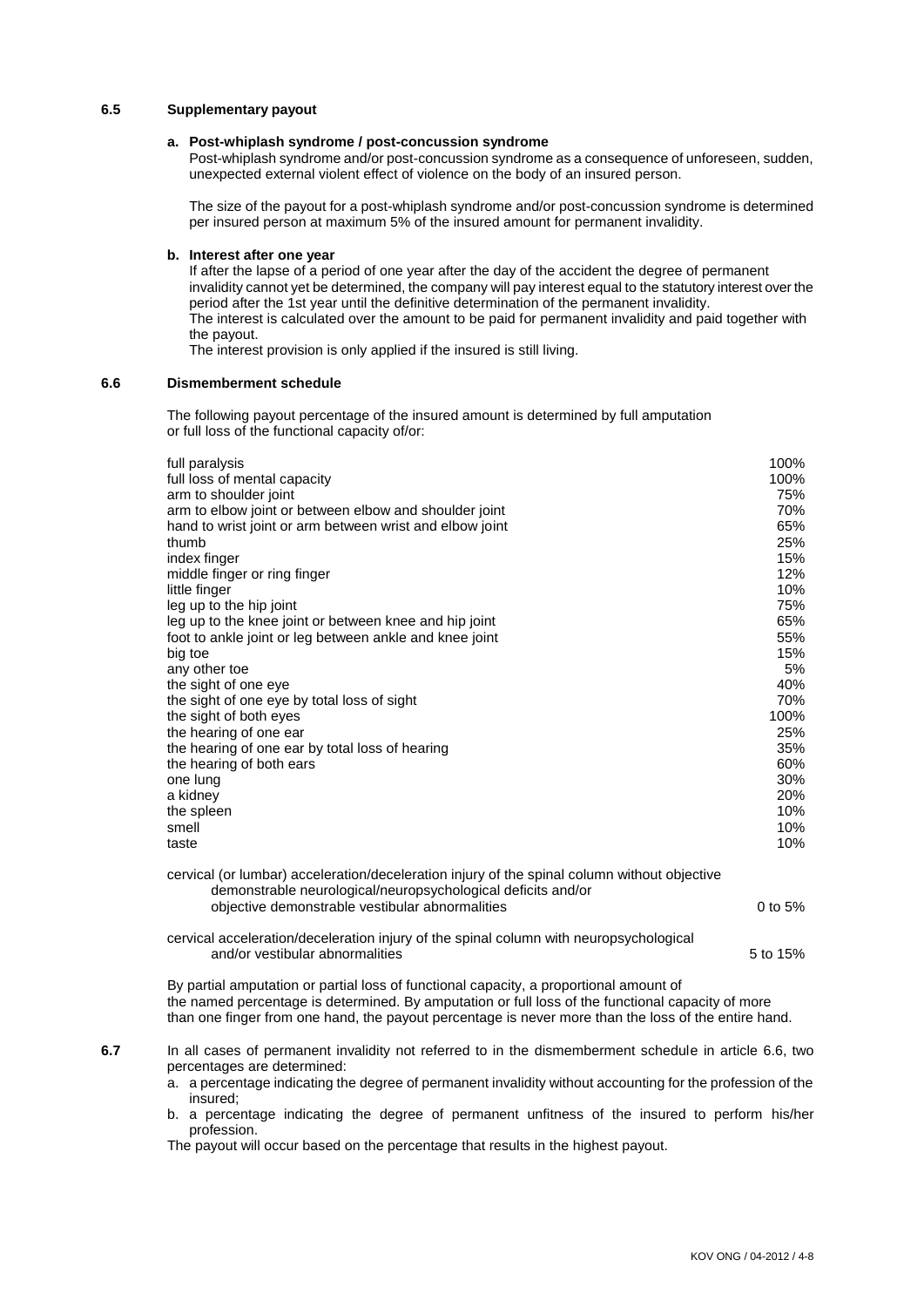- **6.8** The determination of the percentage (functional) loss is done according to objective standards and in accordance with the last publication of the 'Guides to the Evaluation of Permanent Impairment' of the American Medical Association (AMA) and supplements published by the *Nederlandse Verenigingen van medische specialisten* (Dutch Association of Medical Specialists).
- **6.9** Whether the permanent invalidity is the result of one accident or the result of several accidents during the term of the insurance, the payout percentage is never more than 100%.

#### **Art. 7 Progressively increasing payout**

If it is stated on the policy schedule that a progressive invalidity payout is insured, the payout percentage for a permanent degree of invalidity of more than 25% will be increased to maximum the percentage stated on the policy schedule - as indicated under column 225% or under column 350% in the following table:

| <b>Invalidity</b><br>degree | Payout<br>percentage |           | <b>Invalidity</b><br>degree | Payout<br>percentage |           | <b>Invalidity</b><br>degree | Payout<br>percentage |           |
|-----------------------------|----------------------|-----------|-----------------------------|----------------------|-----------|-----------------------------|----------------------|-----------|
|                             |                      | 225% 350% |                             |                      | 225% 350% |                             |                      | 225% 350% |
| 26                          | 27                   | 28        | 51                          | 78                   | 105       | 76                          | 153                  | 230       |
| 27                          | 29                   | 31        | 52                          | 81                   | 110       | 77                          | 156                  | 235       |
| 28                          | 31                   | 34        | 53                          | 84                   | 115       | 78                          | 159                  | 240       |
| 29                          | 33                   | 37        | 54                          | 87                   | 120       | 79                          | 162                  | 245       |
| 30                          | 35                   | 40        | 55                          | 90                   | 125       | 80                          | 165                  | 250       |
| 31                          | 37                   | 43        | 56                          | 93                   | 130       | 81                          | 168                  | 255       |
| 32                          | 39                   | 46        | 57                          | 96                   | 135       | 82                          | 171                  | 260       |
| 33                          | 41                   | 49        | 58                          | 99                   | 140       | 83                          | 174                  | 265       |
| 34                          | 43                   | 52        | 59                          | 102                  | 145       | 84                          | 177                  | 270       |
| 35                          | 45                   | 55        | 60                          | 105                  | 150       | 85                          | 180                  | 275       |
| 36                          | 47                   | 58        | 61                          | 108                  | 155       | 86                          | 183                  | 280       |
| 37                          | 49                   | 61        | 62                          | 111                  | 160       | 87                          | 186                  | 285       |
| 38                          | 51                   | 64        | 63                          | 114                  | 165       | 88                          | 189                  | 290       |
| 39                          | 53                   | 67        | 64                          | 117                  | 170       | 89                          | 192                  | 295       |
| 40                          | 55                   | 70        | 65                          | 120                  | 175       | 90                          | 195                  | 300       |
| 41                          | 57                   | 73        | 66                          | 123                  | 180       | 91                          | 198                  | 305       |
| 42                          | 59                   | 76        | 67                          | 126                  | 185       | 92                          | 201                  | 310       |
| 43                          | 61                   | 79        | 68                          | 129                  | 190       | 93                          | 204                  | 315       |
| 44                          | 63                   | 82        | 69                          | 132                  | 195       | 94                          | 207                  | 320       |
| 45                          | 65                   | 85        | 70                          | 135                  | 200       | 95                          | 210                  | 325       |
| 46                          | 67                   | 88        | 71                          | 138                  | 205       | 96                          | 213                  | 330       |
| 47                          | 69                   | 91        | 72                          | 141                  | 210       | 97                          | 216                  | 335       |
| 48                          | 71                   | 94        | 73                          | 144                  | 215       | 98                          | 219                  | 340       |
| 49                          | 73                   | 97        | 74                          | 147                  | 220       | 99                          | 222                  | 345       |
| 50                          | 75                   | 100       | 75                          | 150                  | 225       | 100                         | 225                  | 350       |

#### **Art. 8 Influence of current illness or invalidity**

- **8.1** A worsening in the consequences of an accident through illness, infirmity or due to a current invalidity before the accident are not accounted for when determining the degree of permanent invalidity.
- **8.2** The worsening in an existing illness due to an accident does not entitle you to a payout.
- **8.3** When determining the degree of permanent invalidity, a permanent invalidity existing before the accident is deducted from this.
- **8.4** Not excluded are accidents that arise as a consequence of an illness, an infirmity or a physical or mental state.

### **Art. 9 Beneficiary designation**

The beneficiary/beneficiaries entitled to a payout upon death is/are the person(s) named in the policy. If no beneficiary/beneficiaries is/are named in the policy, the beneficiary is in that case the spouse, registered partner or other partner in life of the insured. In the absence of these beneficiaries, the legal heirs are designated as beneficiaries.

The Kingdom of the Netherlands can never act as beneficiary.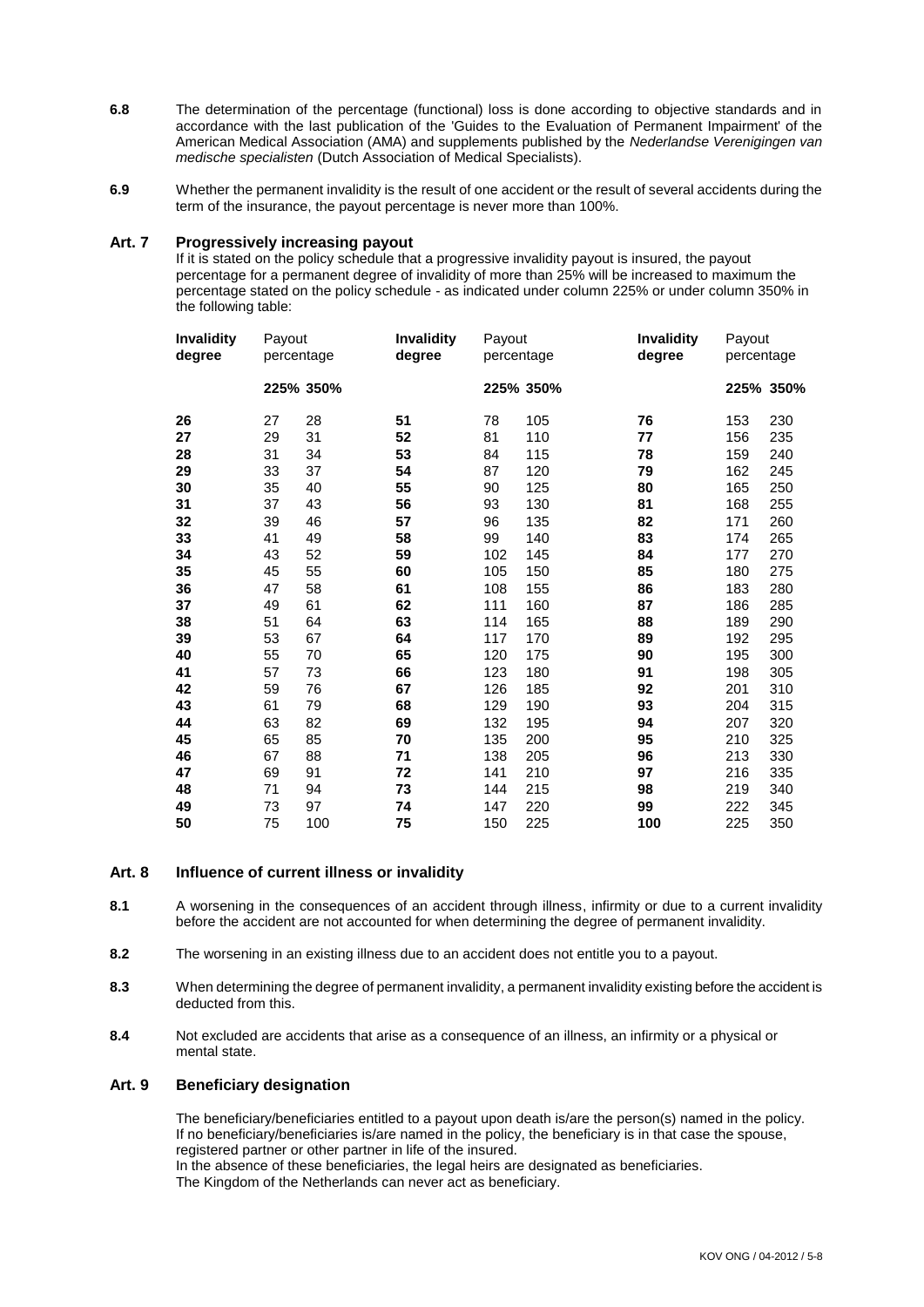### **Art. 10 Reporting an accident**

- **10.1** As soon as the policyholder, the insured and/or the successor(s) become cognizant of an accident that could lead to the company making a payout, they are obliged:
	- a. to report the accident immediately to the company, but in any case:
		- 1. in the case of death (category A) 48 hours before the burial or cremation;
		- 2. in the case of permanent invalidity (category B) within 90 days of the accident.
	- b. if the report is made later, a right to entitlement to a payout only exists if it is shown to the satisfaction of the company that:
		- 1. the invalidity is exclusively the consequence of an accident;
		- 2. the consequences of the accident are not increased by illness, infirmity or an abnormal physical or mental state; and
		- 3. the insured has followed the instructions of the doctor in attendance in all aspects.

Any right to a payout lapses nevertheless if the report is made later than 5 years after the occurrence of the accident;

c. submit a written and signed statement on the cause and circumstances of the accident, as well as the nature and extent of the injury, to the company.

#### **10.2 The insured is obliged:**

- a. to immediately submit to medical treatment and do all that possible to facilitate a quick recovery, including following the instructions of the doctor in attendance;
- b. to cooperate with the company as desired, by, for example, submitting to an examination by a doctor designated by the company (the costs associated with this are for the expense of the company);
- c. to immediately inform the company of his/her partial or full recovery.

### **10.3 The policyholder, the insured and/or successor(s) is/are obliged:**

- a. to inform the company as fully as possible about the accident and to furthermore cooperate fully in assisting the company in obtaining the information it desires;
- b. to report to the company all insurance known to them which at the moment of the accident related wholly or in part to the same insured payment;
- c. to grant permission or cooperation regarding all measures that the company considers necessary to determine the cause of death (e.g. autopsy).
- **10.4** The verbal or written statements provided or to be provided by the policyholder, the insured and/or the successor(s) serve for the determination of the nature and extent of the accident and injury as well as a right to a payout.

If the policyholder, the insured/or successor(s) does/do not fulfil an obligation stipulated in this article, the company will not grant any payout, unless the persons named demonstrate that the interests of the company are not damaged.

Any right to a payout lapses if the policyholder, the insured and/or successor(s) intentionally submit/submitted incorrect information regarding an accident.

#### **Art. 11 Lapse of right to a payout**

Each right to a claim of the policyholder or successor(s) regarding payment of compensation lapses:

- **11.1** If the report of the accident is not made within the terms stipulated in article 10.1.a;
- **11.2** After one year, calculated from the day on which the policyholder or successor(s) was/were made cognizant of the definitive standpoint of the company.

### **Art. 12 Change in profession or work**

#### **12.1 Notification**

If an insured changes profession or work, the policyholder must notify the company of this within 30 days of the change in writing.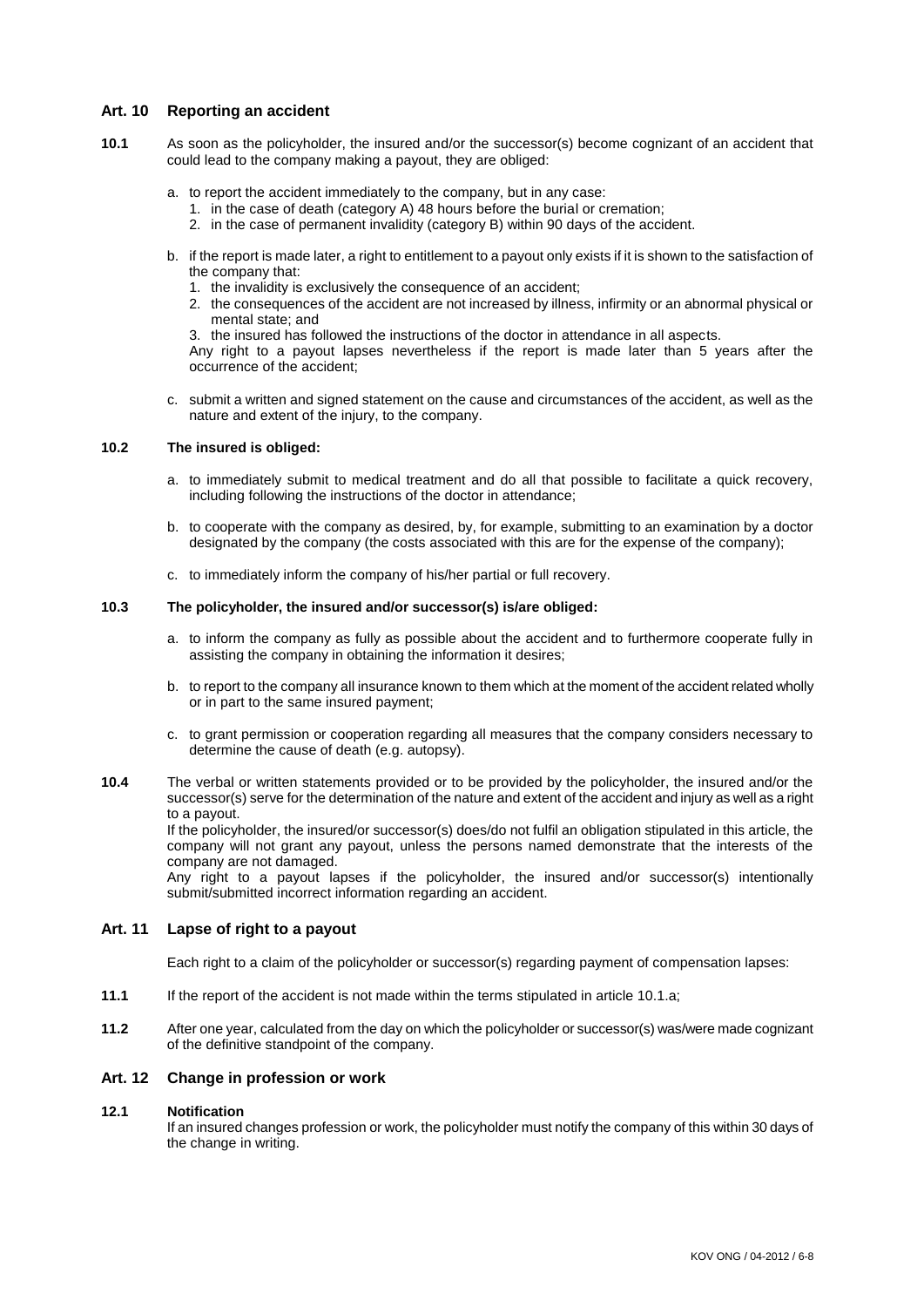### **12.2 Judgement**

The judgement whether the new profession or the new work is associated with an increase in risk will be assessed based on the then applicable acceptance rules of the company.

### **12.3 No notification**

- a. If the change in risk is acceptable, payment occurs for occupational accidents as a proportion of the old to the new premium payable from the thirtieth day after the date of the change in profession or work.
- b. If the change in risk is considered unacceptable, one is only entitled to a payout for accidents that occur when not exercising one's profession from the thirtieth day after the date of the change of the profession or work.

The policyholder is entitled to cancel this limited insurance. The insurance ends on the day that the company receives the cancellation.

### **Art. 13 End of the insurance/cover**

Contrary to Article 3 End of the Insurance in the applicable Algemene Voorwaarden OV ALG (OV ALG General Terms and Conditions), the insurance also ends:

- a. at the end of the insurance year, in which the insured becomes 70 years' old or if the insured is a cohabiting child-relation at the end of the insurance year, in which he/she became 27 years' old (see art. 2);
- b. on the thirtieth day after the insured has permanently taken up residence outside the Netherlands.
- c. at a future time to be determined by the policyholder, after the insured has become 60 years' old or older and he/she suffers from a chronic illness or is a serious permanent invalid;
- d. in the cases referred to in article 12 (Change in profession or work);
- e. if for the insured a payout is granted by the company based on 100% permanent invalidity;
- f. if for the insured the total insured amount for permanent invalidity is paid out by the company;

g. as soon as the company takes cognizance of the death of the insured.

The insurance is, if possible, continued for the other insured under this policy for whom the above does not apply.